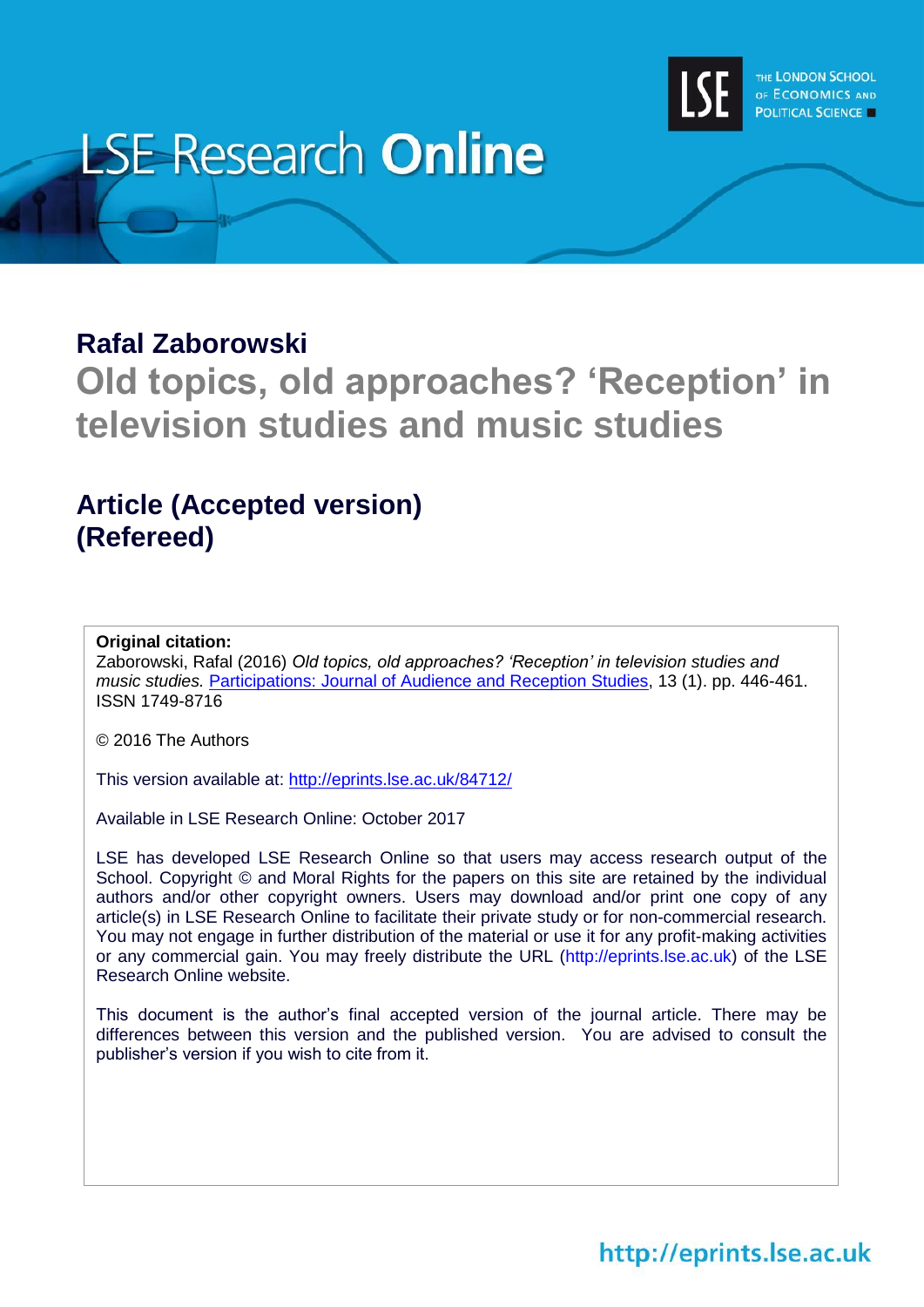# .Old topics, old approaches? 'Reception' in television studies and music studies

Rafal Zaborowski, London School of Economics and Political Science, UK

Frederik Dhaenens, Ghent University, Belgium

#### **Abstract:**

The question of reception is closely linked to the history and the roots of audience studies. But what is 'reception' and what exactly does it mean? As audience studies have developed from a contested novelty to a now established academic field, what do we do with a concept that defined our interests in the past and may now be too wide or even obsolete? This article deals with this issue by mapping how the concept of reception was conceptualized and researched in audience studies of the past ten years, with a focus on studies of music and studies of television. We find that in music, strong focus remains on music reception in the context of performances and events, and this lies in contrast to a small number of studies which instead focus on a framework of music in ordinary life and the audiences' contextual localities. Concerning reception of television, much of the scholarship starts from the cultural studies tradition and looks at television viewing as a means to construct identities. Discussing these findings, we inquire whether the hybridization of media also implies a hybridization of research traditions and methodologies, and what consequences it has for the balance between textual, production and audience approaches.

**Key words**: reception, television studies, popular music studies, audience

#### **Introduction<sup>1</sup>**

The question of reception is closely linked to the history and roots of audience studies. Framing reception as the ways media have been *received* suggests a one-dimensional approach to production and consumption, nearing the hypodermic needle model of media influence. However, neither early audience studies, stemming from communication research in the US nor the later approaches, stemming from British cultural and literary tradition, were ever that simplistic. Even though the role of the audiences and the power invested in them varied across decades of research, reception, from the very beginning, meant more than just *receiving*.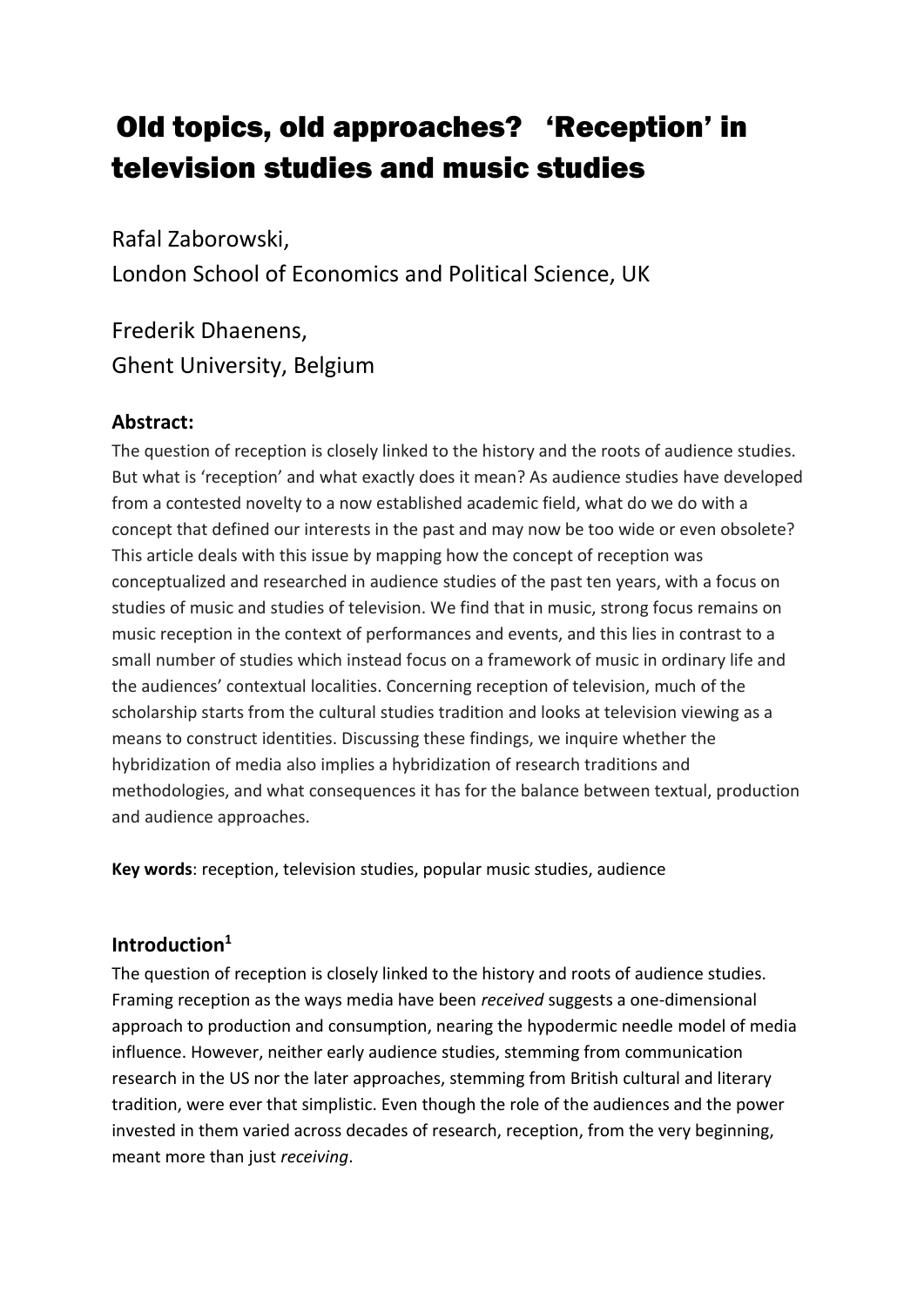Through an investigation of audience reception, media scholars have gained a more nuanced understanding of power and modes of interpretation. We have seen that there is not a single audience but audiences, plural and heterogeneous, and that meanings are not bound to a text, but rather emerge through the contextual interaction of audiences with texts. Livingstone (1998) sees the evolution of scholarly interest in reception as stemming from as much as six research trajectories. Five of them (Stuart Hall's encoding/decoding model, uses and gratifications theory, resistance/active audience, poststructuralism/readerresponse theory, feminist approaches) converged and incorporated into the audience research canon in the 1980s, while the 'ethnographic turn', Livingstone's sixth trajectory, shifted some of the attention towards the contextual, marking a move to the everyday experience of the media. In recent research, the concept of reception appears in various contexts and seems to adapt itself to all those different trajectories and roots of modern audience studies.

But what, then, is 'reception' and what exactly does it mean? One of the challenges in answering such questions is the interdisciplinarity of media and audience studies. The issue of 'reception' encompasses a rich variety of areas and fields, including audience studies, sociology, cultural or area studies, often defined in medium- or platform-specific terms: television studies, internet studies, radio studies and so on. As a result, many reception studies, despite sharing an audience studies element, vary significantly in aims, approaches and frameworks. More often than not, those studies do not explicitly define their conceptualisations of reception, but rather treat the concept as a given. Still, as audience studies have developed from a contested novelty to a now established academic field, what do we do with a concept that defined our interests in the past, and may now be, perhaps, too wide, or even obsolete? To make the first step in answering this question, we map how the concept of reception has been used, conceptualized (or not) and researched in audience studies of television and music of the past ten years.

To achieve this, we collected and reviewed text-centric approaches to audiences in the academic literature of the past ten years. Apart from the time frame, the selection was the result of assembling audience studies that met the following conditions. First, the work had to be situated within the field of critical media and social sciences and cultural studies, as we were interested in approaches that considered audiences as complex, diverse and active. Second, the work had to be substantially about the relation between texts and audiences. To identify our corpus we worked with relevant key words to guide our search for articles in the databases of Web of Science, EBSCO, Google Scholar, Taylor & Francis and Sage. After collecting the articles, we identified, for each article, its key theoretical framework and concepts, its research goals and methods as well as its main findings. Rereading the data, we were noting and dynamically discussing emerging themes and (mostly inductively, but also informed by earlier audience research literature), we became gradually drawn to the patterns presented in this article. In the last stage, having decided to focus our article on reception of television and music, we trimmed our database to include only those media (although our definitions for that were broad).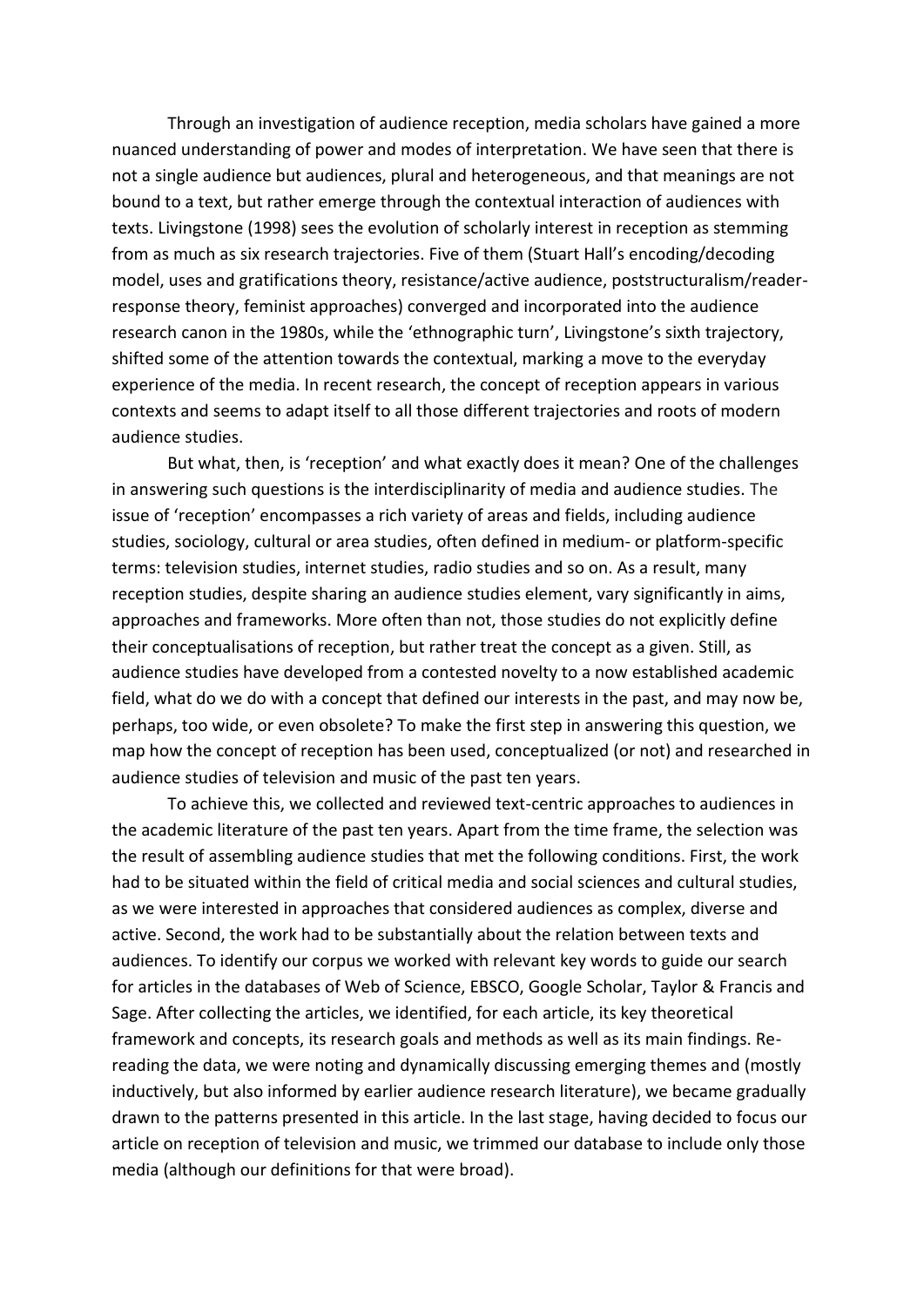An immediate result coming out of our exercise is the sheer volume of sources gathered. Our collection of references after our first stage had 960 entries pertaining to textual approaches in audience studies. Out of the 960, we further identified (in two stages) 149 articles that were deemed explicitly relevant to the theme of reception. This is a considerable amount, and one that suggests that the text-centric approach is still present and influential in media studies of audiences. At the same time, this is a result that feels counterintuitive to the recent developments in the field in which scholars have been focusing on media environments rather than texts, be it through the 'practice turn' (Couldry, 2010) or the non-media-centric approach (Morley, 2009). We return to this discussion later in the article.

We will present and discuss our findings by dividing this article in two parts. First, we look at recent studies of television audiences to see whether and, if so, how the field has changed from the time when critical audience research tradition was being established and developed in the 1970s. We are interested in theoretical and methodological approaches in television studies of the last decade as well as in the range of topics considered. Second, we analyse recent research on music and sound audiences to investigate theoretical and methodological links and disconnections between music audience research and the more 'traditional' television audience research. Finally, we compare the two, looking at the various intersections of television and music audience studies as illuminating about a number of challenges for the field.

#### **Reception in studies of television**

#### *Situating the field*

The emergence of the field of television studies in the 1970s is intrinsically bound up with the establishment of British cultural studies and its engagement in rethinking communication processes. In using television as medium to illustrate his encoding/decoding model, Hall (1973/1980) started an academic tradition of studies that, first, took television seriously and, second, took audiences into account. Other work that tested and modified his model –such as Morley's (1980) empirical audience study into the audiences of *The Nationwide*– also qualified audience studies in general. By bringing in qualitative, ethnographic research methods such as focus group conversations, participatory observation and in-depth interviews, audience studies welcomed a new approach dubbed as new audience research (Gray, 1999).

This investment in actual television audiences has often been regarded as a significant difference from the adjacent field of film studies. Until the 1980s, most key authors within the field of film studies –informed by arts and humanities perspectives– tended to focus on the film text and to downplay or reduce the role of audiences (Jancovich & Faire, 2003; Meers, 2004). This contrasts with television scholars who predominantly had a background in social sciences and rather focused on the audiences in front of the television than on the television text itself. They, on the one hand, critiqued the textual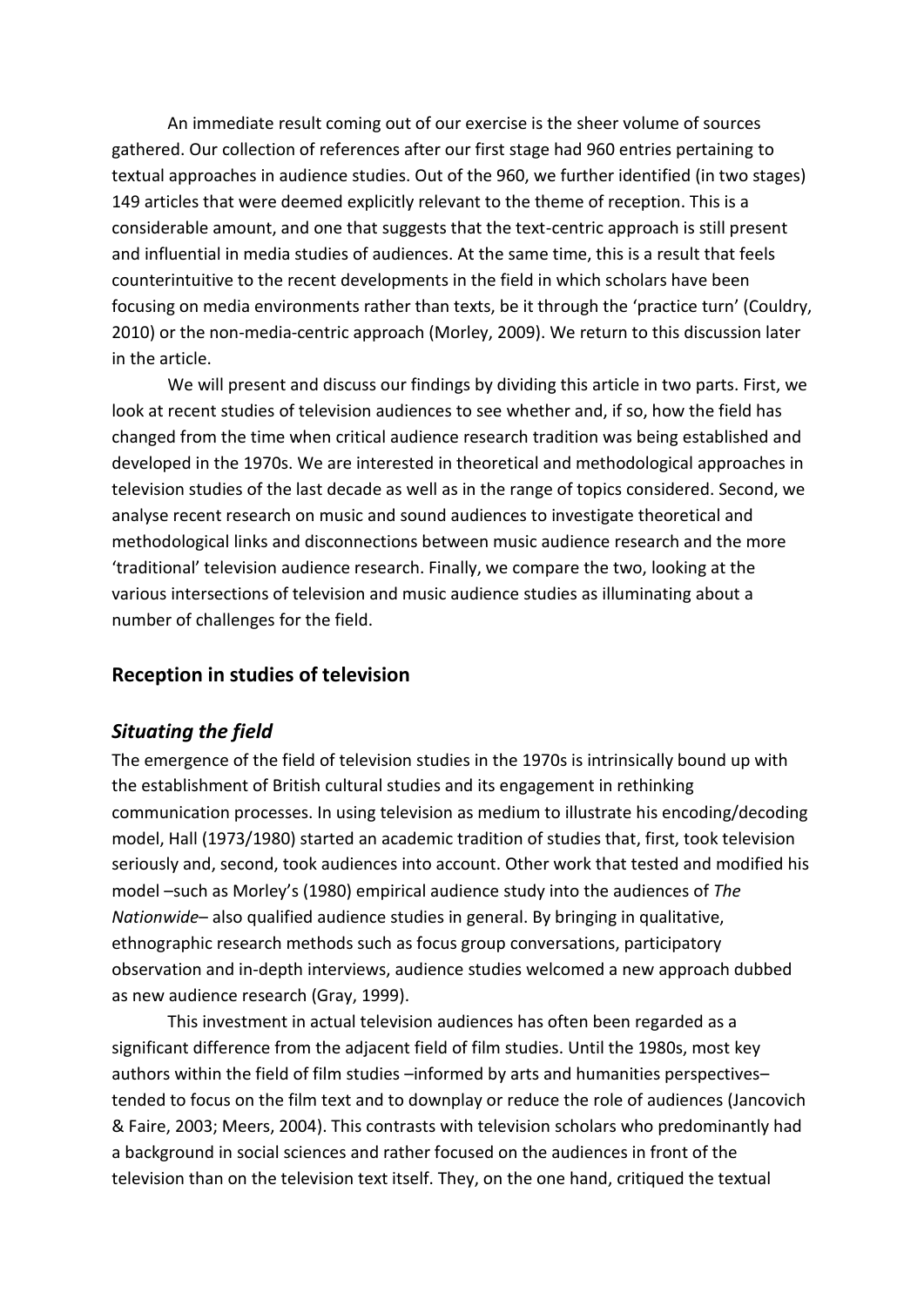deterministic approach of certain strands within film studies and, on the other, challenged the media effect paradigm that dominated mass communication research (Hermes & Reesink, 2011; Jancovich & Faire, 2003).

Yet, a unified approach to studying television audiences has not emerged. Its interdisciplinary character invites a wide range of theoretical perspectives and methodological approaches, resulting in studies that either look at how people use television in their everyday life contexts without taking the television content into account and, reversely, studies that solely deal with issues of reception of television texts (Livingstone, 2003). However, because of convergence and digitalization, the field of television studies itself has come under scrutiny, or, at least, is forced to rethink what its medium entails and how it can be studied. As stressed in the introduction, can reception still be studied if the concept of reception itself comes under pressure? Our research into contemporary reception studies however revealed that a substantial amount of studies deal with reception of television(-related) content. Watching and interpreting television remains a dominant trope within the field of television studies. Even more, the canonical theoretical frameworks dominate the way television reception is studied and interpreted. Nonetheless, this study also reveals that some new trends and alternative approaches do emerge. As such, we will discuss the state of the art in the study of television reception since 2005.

#### *Theoretical assumptions*

From its inception onwards, television studies has stressed the importance of studying actual audiences. Even though a few articles in our sample discuss audiences as hypothetical entities, most consider actual audiences as crucial in the investigation of reception. The scholars motivate their actual engagement with audiences by often quoting now evident arguments such as stressing that audiences are active in the process of making meaning (e.g., Collier et al., 2009) and that reception and participation cannot be understood by solely analyzing texts (e.g., Click et al., 2015).

Similarly, scholars rely on well-established frameworks to assess audiences. Notably, many (e.g., Ronsini, 2014; Van Damme & Biltereyst, 2013) are informed by Stuart Hall's encoding/decoding model (1980) and du Gay and Hall's circuit of culture (1997). For instance, Acosta-Alzuru (2010) cites the latter framework as a means to study both the production and consumption of a Venezuelan telenovela *Cosita Rica*. She demonstrates how, for example, intended critiques that were represented in the storylines were not decoded as such by the interviewed audience members and revealed how they perceived the telenovela as foremost a form of entertainment. Her work stressed that if one wanted to encode social critiques, one had to do it in a careful and thoughtful manner.

Yet, our sample also revealed the engagement of scholars to criticize and modify the audience research canon that emerged (cf. Livingstone, 1998). For instance, Müller and Hermes (2010) are cautious in implying that audience readings of popular culture text will always result in some form of cultural resistance. They stress that the implicit assumption that audiences' readings harbor the potential for ideological resistance blurs the distinction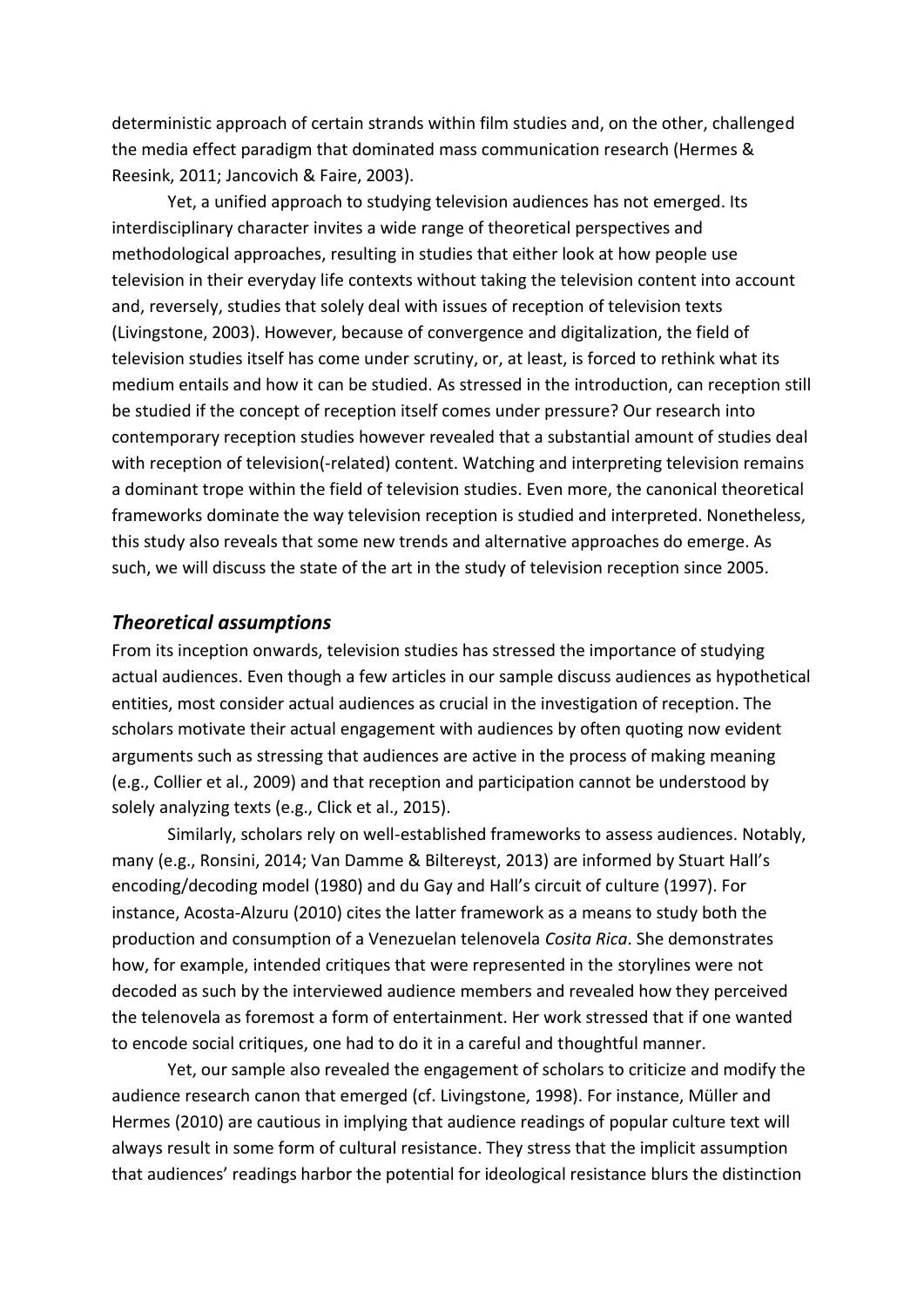between common audience readings –which may consist of some form of detached societal critiques– and 'more politically relevant engagements such as the performance of cultural citizenship' (p. 194). The limitations of the canon also instigated Michelle (2009) to propose a new model –coined as the 'Composite Multi-dimensional Model'– to deal with the way audiences negotiate television. Drawing on past frameworks within audience studies, she places 'the audience - in all its diversity, with varying capacities and discursive competencies, and with the potential to draw on intra as well as extra textual knowledges – more firmly at the centre of analysis' (p. 163).

Another aspect that resurfaces is the tendency to look beyond the field of television studies. Even though already interdisciplinary, many authors within the field remain loyal to certain concepts and approaches. Hills (2008), for instance, proposes to look at film studies. He used the concept of 'dispersible texts' as a fruitful means to understand the particular television moments within shows that are considered affective for fans and audiences. Some other scholars go even further and stress the necessity to look for common ground with other paradigmatic approaches. Fernández Villanueva et al. (2011), for instance, tackle the sensitive topic of violence on television and stress the necessity to complement the research that demonstrates physiological differences and short-term effects with studies that deal with how these emotions are interpreted and dealt with, thus acknowledging cultural differences regarding the way emotions are constructed and interpreted.

#### *Mapping topics and aims*

Our inquiry further revealed a familiarity when enlisting the topics and aims of the articles in our sample. Because of the abundance of new television formats, genres and programs, scholars seize the opportunity to deal with audiences of new content in fairly downtrodden but reliable manners. For instance, De Bruin's (2010) analysis of how Dutch audience members interpret the crime drama is motivated as a research gap due to the little attention the genre has been given. Similarly, a popular complex and ambiguous television show such as the period drama series *Mad Men* has generated a significant amount of scholarly attention, dealing with the reception of its content (e.g., Agirre, 2014; Bourdage, 2014). Also, programs that generate significant fan practices have resulted in multiple studies focusing on different aspects related to fan reception and fan practices, as the studies on the fantasy show *Supernatural* illustrate (e.g., Felschow, 2010; Schmidt, 2010). We do underscore the trend of taking an interest in anti-fandom as well. Gray (2005), for instance, investigates practices of antifandom on an internet platform (i.e. Television Without Pity) by reading discussions and postings in which users express their dislike or disappointment for particular shows or episodes. His work is intended to encourage other fan scholars to not only address the expressions of fandom but as well its counterparts as the latter are increasingly using the Internet to organize its expressions of resentment.

Besides dealing with reading practices, many television scholars throughout the history of the field (e.g., Jenkins, 1992; Morley, 1980) have focused on how audiences negotiate television texts in relation to their everyday lives. The current sample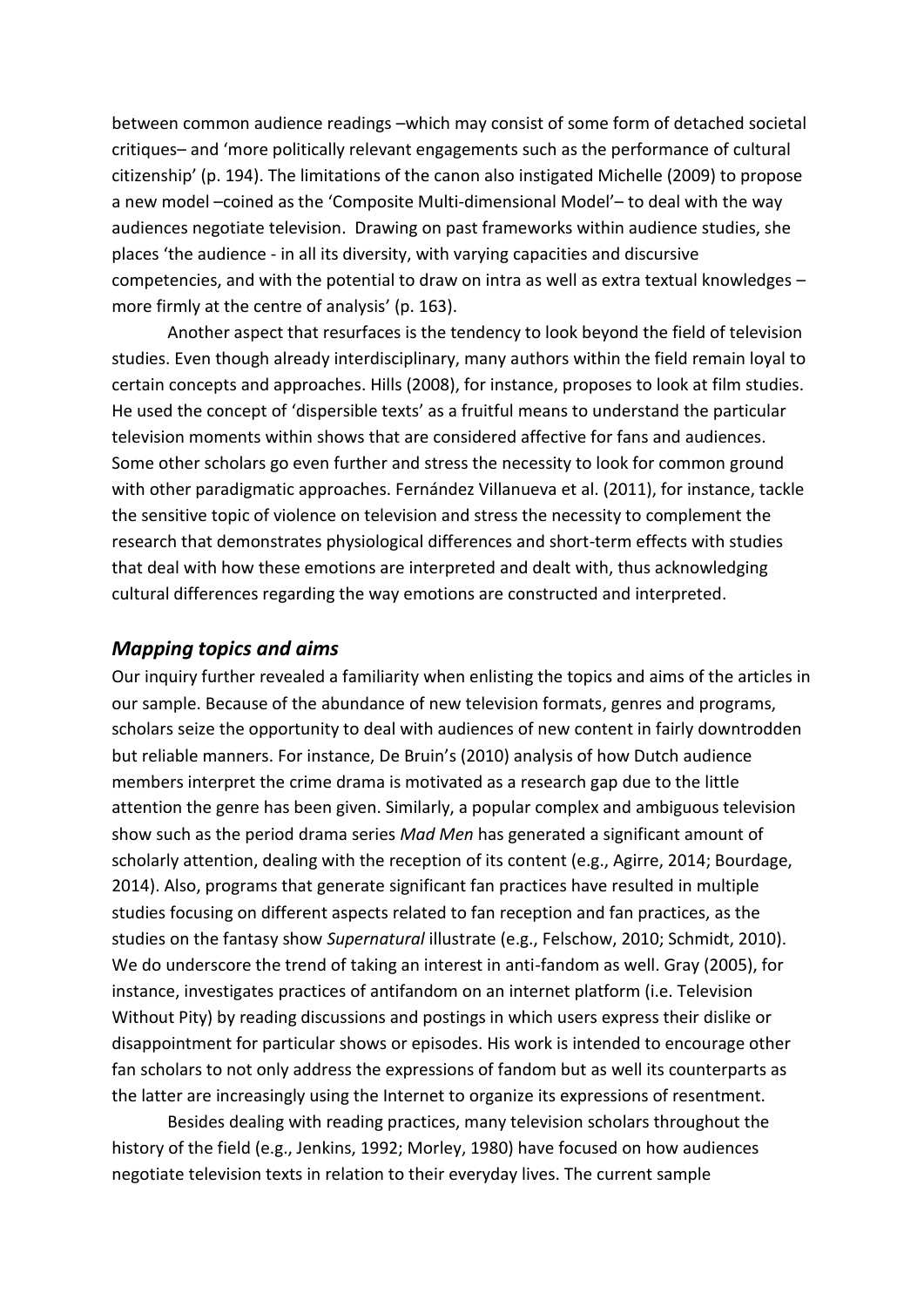demonstrates this tendency in plenty of articles, which range from inquiries into the role of television in the formation of identity (e.g., Aasebø, 2005) to studies that deal with television as sites to reflect on hegemonic discourses on, for instance, sexuality (e.g., Dhaenens, 2012), religion (e.g., Petersen, 2010) or national identities (e.g., Porto, 2005). Yet, because of increased and diversified processes of globalization and internationalization, different studies have been conducted that aim to understand how transnational content is received or how audiences with different geo-political identities negotiate the same content. An example of a study that deals with reading television is Yanardağoğlua and Karam's study (2013) on how Arab audiences in Palestine and Egypt perceive Turkish programs. The cross-cultural perspective is crucial to underscore its investment in societal differences and how audiences negotiate content. The study demonstrated that audiences did not found the practice of watching transnational television shows as problematic for their own identity. On the other hand, a study by Popovic (2012) revealed how different geo-political contexts may create significant differences in reading practices. By means of interviews, she found how British and Croatian fans of the television program *Da Ali G Show* interpret the ambiguous moments of parody differently.

Another trend noted in our sample was the inquiry into how audiences remember television viewing in past times. The introduction of the historical perspective has resulted in a diverse set of studies. A first type of historical reception study is interested in the way audiences remember television. For instance, Dhoest's (2007) ethnographic study is concerned with how viewers received the Flemish broadcaster channel between its start in 1953 and the advent of commercial television in 1989. Drawing on the tradition of oral history, his research ensured that the interviewee's memories assumed a central position. Bourdon and Kligler-Vilenchik (2011), however, are more interested in the way television constructs individual and collective memory. Based on a study with life stories of Jewish-Israeli television viewers, they argue that despite the increase of fragmentation and commercialization, Jewish-Israeli audiences reveal to belong to a society that harbors a shared culture. Another approach to historical reception research was noted in the work of Bodroghkozy (2013). She reconstructs how viewers dealt with the assassination of John F. Kennedy in 1963 by analyzing the mail that was sent to NBC news anchors.

A last new trend is the result of the changed modalities in which television is distributed. This, first, refers to the many platforms that are being used to show television content. As some of these contents enable interaction and participation, more and more studies study how reception relates to participation of a television text. An exemplary study is conducted by Williams (2008) who enquires how the notion of audiences has changed because of digital technological developments that allow audiences to 'respond to and adapt popular culture texts to their own ends, such as the construction of identities on web pages' (p. 24). Second, television texts are being broken down in many different forms (e.g., commercials, posters, trailers) or enlarged in other media (e.g., webisodes, comics). Gray (2008) discusses these paratexts and highlights how these paratexts already give meaning to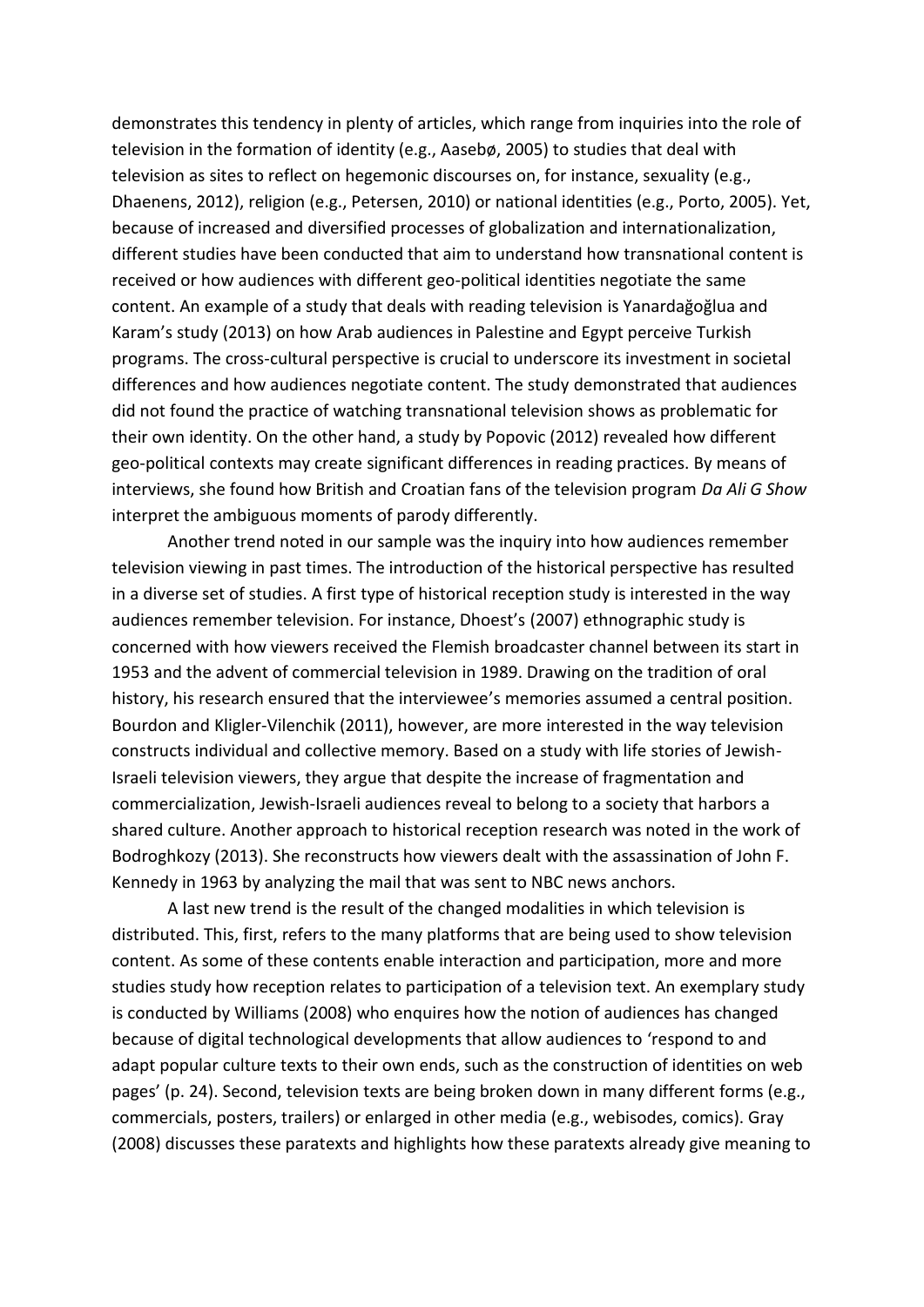a text not yet consumed by its audience. He challenges the notion that paratexts are merely economic gestures by pointing out their role in the meaning-making process.

#### *Methodological approaches*

Last, we want to reflect on the methodological approaches. As most of the reception research within television studies aligns itself with a cultural studies approach, qualitative ethnographic methods dominate the methodological frameworks. In our sample, in-depth interviews were the most used method (e.g., Dhoest, 2007), followed by the method of focus group conversations (e.g., Lacalle, 2012) and integrated ethnographic approaches (e.g., Tager, 2010).

Out of the box methods remain rare, but some do stress to depart from the fixed traditions to find new ways to understand audiences who are less easy to 'understand' by the dominant theoretical and methodological approaches. Text-in-action methods, for instance, might help to accurately grasp the 'dialogical nature' between audiences and the popular programs they are watching as well as how they relate their own experiences to the ones screened on television (Wood, 2006). Another innovative approach is the use of visual ethnographic methods. Adriaens (2014), for instance, relies on the approach by letting girls with a diaspora background produce their own television program. In her work, the production process is considered a reflexive practice that gives insight into how the girls regard and perform their own identities. Last, Briggs (2006; 2007) points out the value of using an auto-ethnography. He makes a case to move away from ethnographic audiences studies that intent to generalize across different cases to generalizing 'within individual, extensive and intensively described micro-examples' (p. 433). He argues that this approach considers audiences as members who negotiate media texts throughout and in relation to their everyday life practices. In his 2007 article, he illustrates how this approach allows us to qualify the knowledge about the way young audiences make sense of television. Even though research within various fields demonstrated the ability of young children to differentiate between 'television fantasy' and 'everyday reality', he points out how parasocial interaction – stimulated by for instance programs such as *Teletubbies* – blurs the two spheres. Yet, without claiming a child is unable to differentiate between the two, he stresses that the child is able to negotiate the program through his/her ability to make sense of the program through play and experience instead of relying on rationality and conceptualization – modalities typically used by adults.

#### **Reception in studies of sound and music**

In comparison to television studies, studies of sound and music reception in the analysed sample were much fewer. This is consistent with the state of the field and with numerous scholarly voices from both music and audience studies noting the relative absence of empirical studies of music audiences and listening (Barker, 2012; Baym, 2010; Hesmondhalgh, 2002). Still, a number of researched articles since 2005 did engage with sound and music from an audience tradition. In our review, we divide these studies into two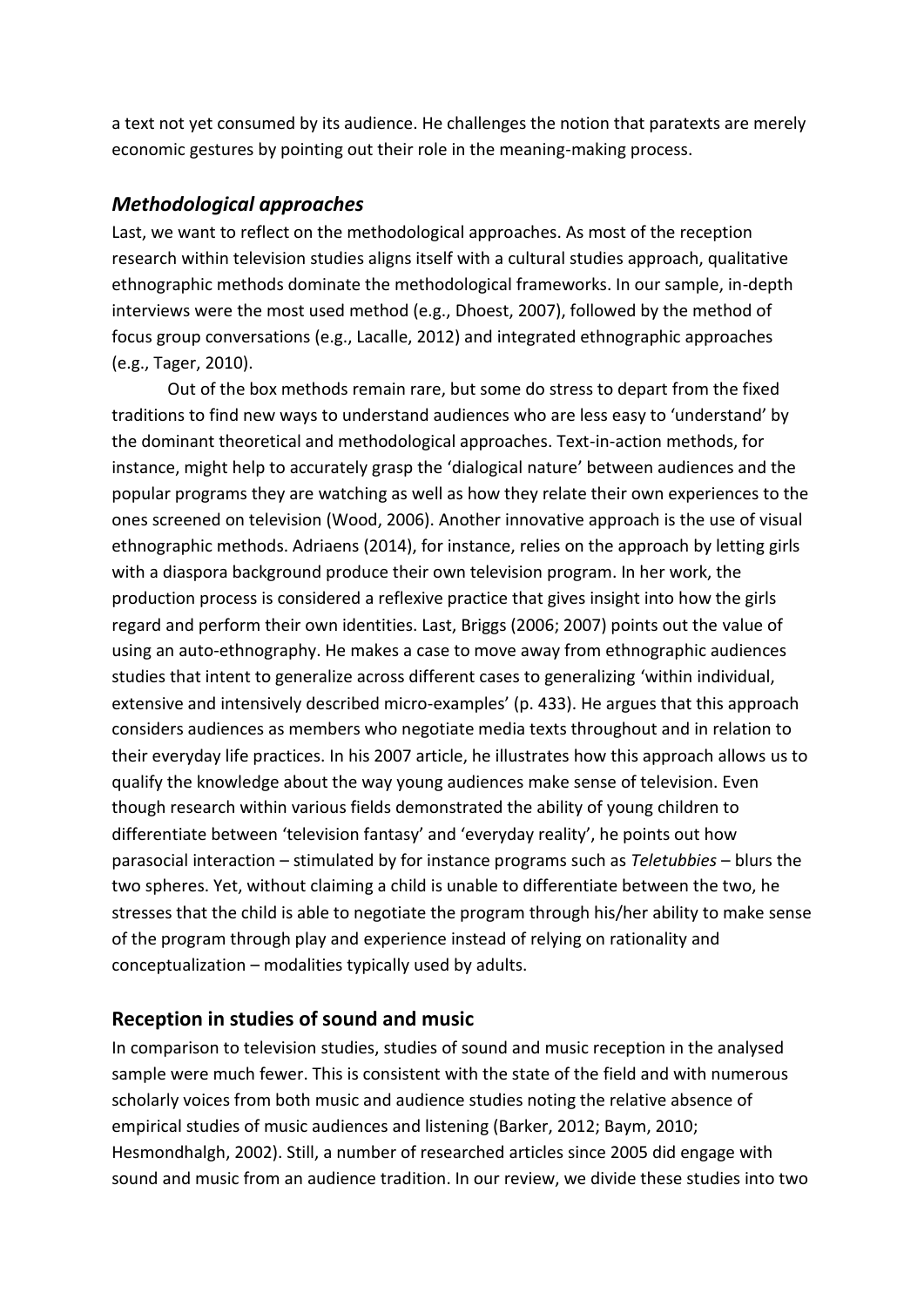groups: first, articles that look at music together with other media, and second, articles that analyse music 'on its own', i.e. without a spectrum of other media experiences.

#### *Music and other media*

In the first category of articles, music is analysed together with a range of other media and its significance is not emphasised among mediated engagements. The relation between music and those media varies across the sample: sound and music can be a part of a multisensory experience analysed on par with other experiences, or it can an additional, 'peripheral' layer to the visual. In both cases, reception of music is conceptualized as something different to reception of visual media. Sound, organised or not, emerges here as a 'separate' experience and seems to be conceptually excluded from following the same analytical rules as the visuals in film or television media.

At the same time, while most of the articles clearly regard sound as a text, they do not discuss this textuality in an explicit way. When Briggs (2006) relates his ethnographic data on young children's reception of *Teletubbies* to the concept of parasocial interaction, music is part of the analytical frame. Methodological challenges raised by Briggs, however, involve the epistemology of autoethnography and the academic relevance of children's talk, rather than the differences between the verbal and the visual. In another example, when Kääpä and Wenbo (2011) discuss cinema reception in Finland and China, they talk about audiences interpreting narratives, commercial aspects or cultural markers in the films, whereas sound (and music) is presented as an afterthought. In the study, sound clearly emerges as a part of the audience experience, as the authors discuss while presenting the data, but it rarely problematized on its own, giving way to characters and plot lines.

Articles that specifically focus on the audible experience of visual content are similarly scarce. To a reader, an emerging impression is that asking audiences about music scores and soundtracks appears to be a methodologically risky maneuver, or at least one laden with uncertainties. In one such article, Anderson (2012), after presenting a series of fascinating findings pertaining to movie soundtracks admits to 'initial concerns about the potential difficulties in generating talk around music.' There is no indication of why generating talk around music is potentially more challenging than asking about the visual content; music simply appears as 'naturally' more abstract and difficult to translate into words.

Such concerns are, of course, not limited to the decade in question. On the whole, media and audience scholars have rarely approached listening, sound or music. Kate Lacey, discussing the lack of past research on audiences as 'listeners', suggests that this scarcity is linked to the fact that the act of listening feels more passive than acts of writing or reading (Lacey, 2013, pp.3-4). Or it might be because, as Allan Moore suggests in his monograph on analysing recorded music, 'listening to songs is as easy as driving a car' but '[u]nderstanding how they work is as hard as being a mechanic' (2012, p.1); in other words, the claim is that meaning-making through music comes naturally for the audiences to the extent that a third person, a researcher, finds it difficult to describe the process.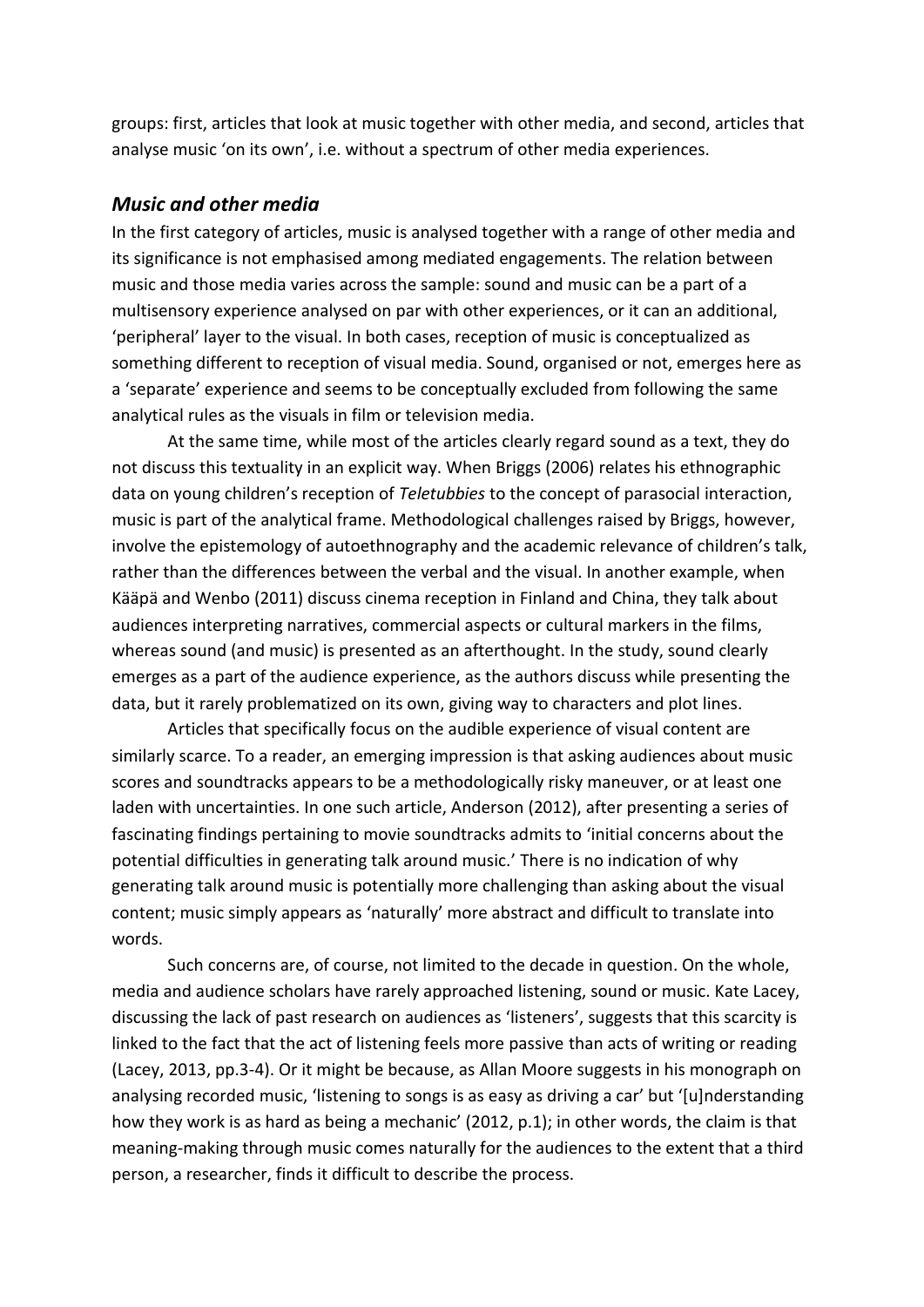Music is similarly missing from articles that look at several different media and platforms. For instance, Westlund and Bjur (2014, p.25) aim to acquire 'a nuanced understanding of media life of the young' by analysing the use of television, internet, mobile devices and gaming. Presumably, organised sound is part of some or all of those media experiences, but it is never acknowledged as such or problematized within the article. Vainikka and Herkman (2013), while arguing through their data that music listening and music creation is a significant part of young adults' lives, are not interested in such practices per se, because the practices are 'quite traditional individual endeavours in which online communities merely provided the forum for publishing and getting feedback, rather than a site for genuine collective co-production.' It seems, then, that for a (new) media and audience scholar, music is less interesting than online practices, because it does not fit the more attractive frames of convergence or peer production analysis.

Lastly, in this group there are articles written from the perspective of fan studies, which focus on fan production and interpretations, but rarely explicitly engage with issues of text and reception. For instance, Chow and de Kloet (2008) analyse fan websites and interview audiences to trace online and offline practices of fandom in different cultural contexts. The attention is, again, on practice and on the performer's persona, and not on the musical text and thus the focus shifts from textual reception towards mediation of textually-related or unrelated activities surrounding musical artists.

#### *Music without other media – concerts and events*

The second group of articles of the period concerns reception of music 'on its own', i.e. not in the context of cinema or television. We could here, of course, contest the validity of such divisions. What does it mean if we set ourselves to analyse a single-medium experience (if there is such a thing), and what consequences might it have for reception? As we have learned from modal analysis in audience research, musicology or semiotics, the conceptual and methodological lines between modes may be difficult to draw – and sound, for the most part, is multimodal. The concept of a 'mode', described by Gunther Kress as 'a socially shaped and culturally given semiotic resource for meaning-making' (2010, p.79), implies that different modality has a potential for different meanings to emerge, and because music, and sound in general, is accompanied by image, gesture, gaze and other modes (especially with the development of recording technology), it forces us to inquire how the particular modes are part of the social and the cultural in particular everyday situations (Jewitt, 2009, p.4). Still, considering music as a sole medium requires our separate attention. There are significant differences between articles that regarded sound or music as parts of many sensory experiences, as discussed in the previous sections, and sound and music on their own, with their own texts that can be read and interpreted by the audiences.

In the latter group, the articles mostly focused on musical events. Those included both classical concerts (for instance, Dobson, 2010; Pitts et al., 2013), jazz festivals (Burland and Pitts 2010) or popular music (Bennett, 2012; Lamont, 2011;), and in all these cases the articles suggested reception as a finite event of audience interacting with a text within a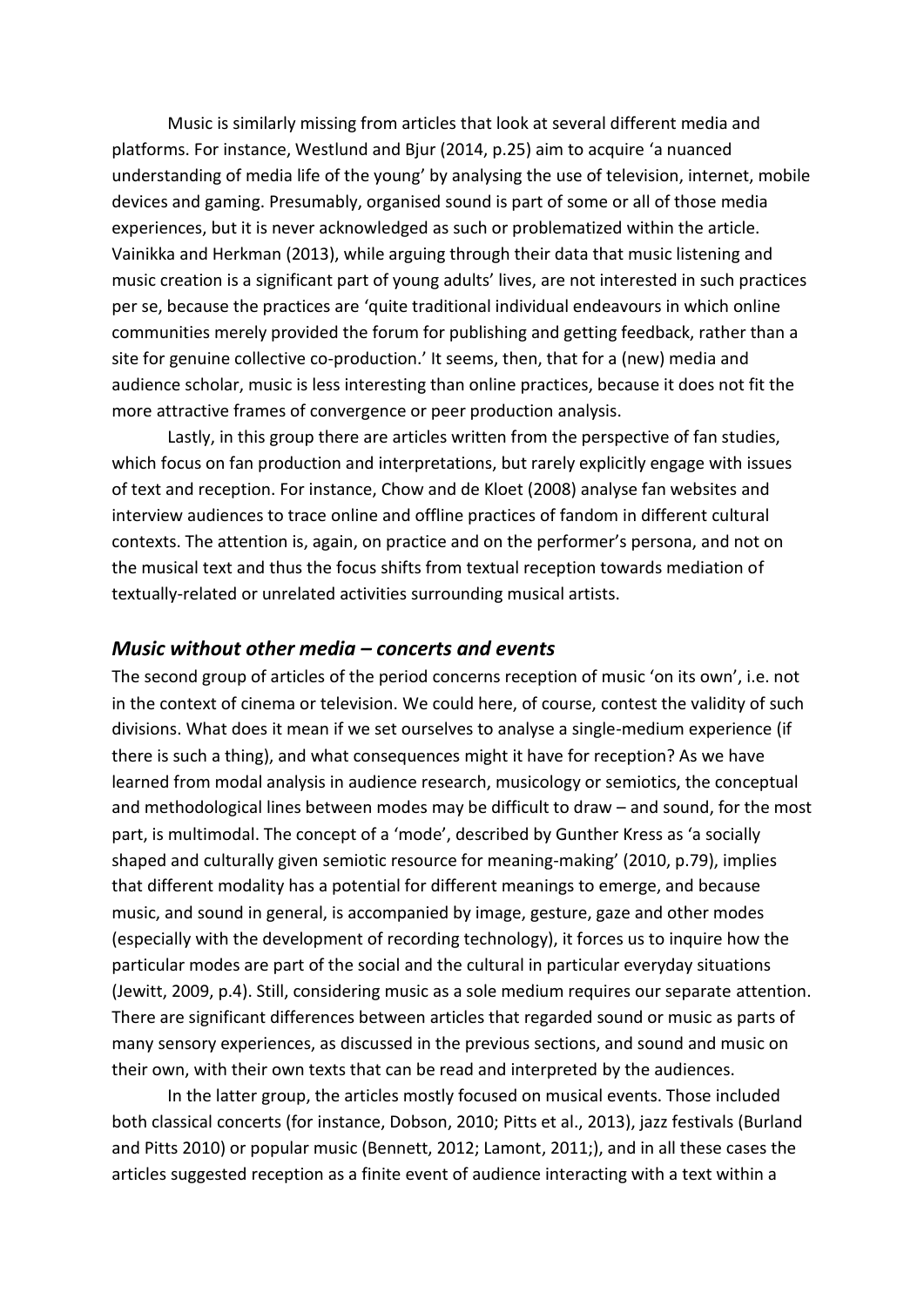particular timeframe. The experience, according to authors, is contextual and relates to listeners' social and economic localities, but at the same time emerges as linear: the analytical steps taken go back to the Birmingham School and Stuart Hall's model of encoding/decoding (1973/1980). In the articles, authors clearly distinguish the moments of encoding by the producers and decoding by the audiences, and the job of an audience researcher is implicitly considered to be following the interpretations stemming from that interaction. For instance, writing about youth attending musical performances in Madrid, Rusinek and Rincón (2010) aim to understand 'the meanings attributed by children and adolescents to all the aspects of the performances' and 'what influenced that meaning construction.' Van der Hoeven (2014), approaches music through identities and cultural memories of dance parties in the 1990s, but, widely speaking, it is reception which is implicitly embedded throughout the article. Lamont (2011), using interviews to look at university students' experiences of music, finds that to fully understand the meanings evoked by music, a researcher needs to take into account 'the music, the listener, and the situation' or, as a more classic audience account could have stated, the text, the context, and the audience. In a way then, this may be seen as an emerging story of new topics but old methods and frameworks. Despite a trend linking most of the above studies through their struggle to fit to the mainstream analytical model of reception, a new paradigm which could include space for more dynamic interactions between du Gay et al.'s moments on the Circuit of Culture (1997) is yet to be found, it seems.

Another common feature of all these articles is a focus on events, as opposed to seeing music within people's daily routines. This, certainly, mirrors a more long-term trend in audience studies of music and listening, where much of the debate has concerned only particular types of audiencing, especially interactions during music events. In the preface to their recently edited collection on live music audiences, *Coughing and Clapping* (2014), Burland and Pitts define their interest as the 'pleasures and purposes' of listening, and introduce the contributions as showing that 'live listening is made distinctive by its listeners, as each person's connection with the event is shaped by expectations, prior experiences, mood and concentration' (2014, p.1). Burland and Pitts' book and other similar publications (see, for example, Benzecry, 2011; Cohen, 1991) are in this matter the cultural continuations of ethnomusicology and Christopher Small's 'musicking', and as such, an important and careful investigation of audience practice in a specific cultural setting. However, audiences' reception of music in everyday life, encompassing a range of music-related practices, has traditionally not been a similarly popular subject in the scholarship and judging from our analysis of the period in question, perhaps, this is not to change anytime soon.

Methodologically, most of the articles use open-ended, in-depth interviews with audiences, sometimes replaced by or accompanied by focus group interviews. In a few articles surveys are employed instead (for instance, Avdeff, 2012; Burland & Pitts, 2010) and some studies go beyond interviewing towards a more ethnographically comprehensive approach (Novak, 2008, Pitts et al., 2013). This, again, cannot be surprising in itself. It was precisely through the methods of the interview and the focus group that audience studies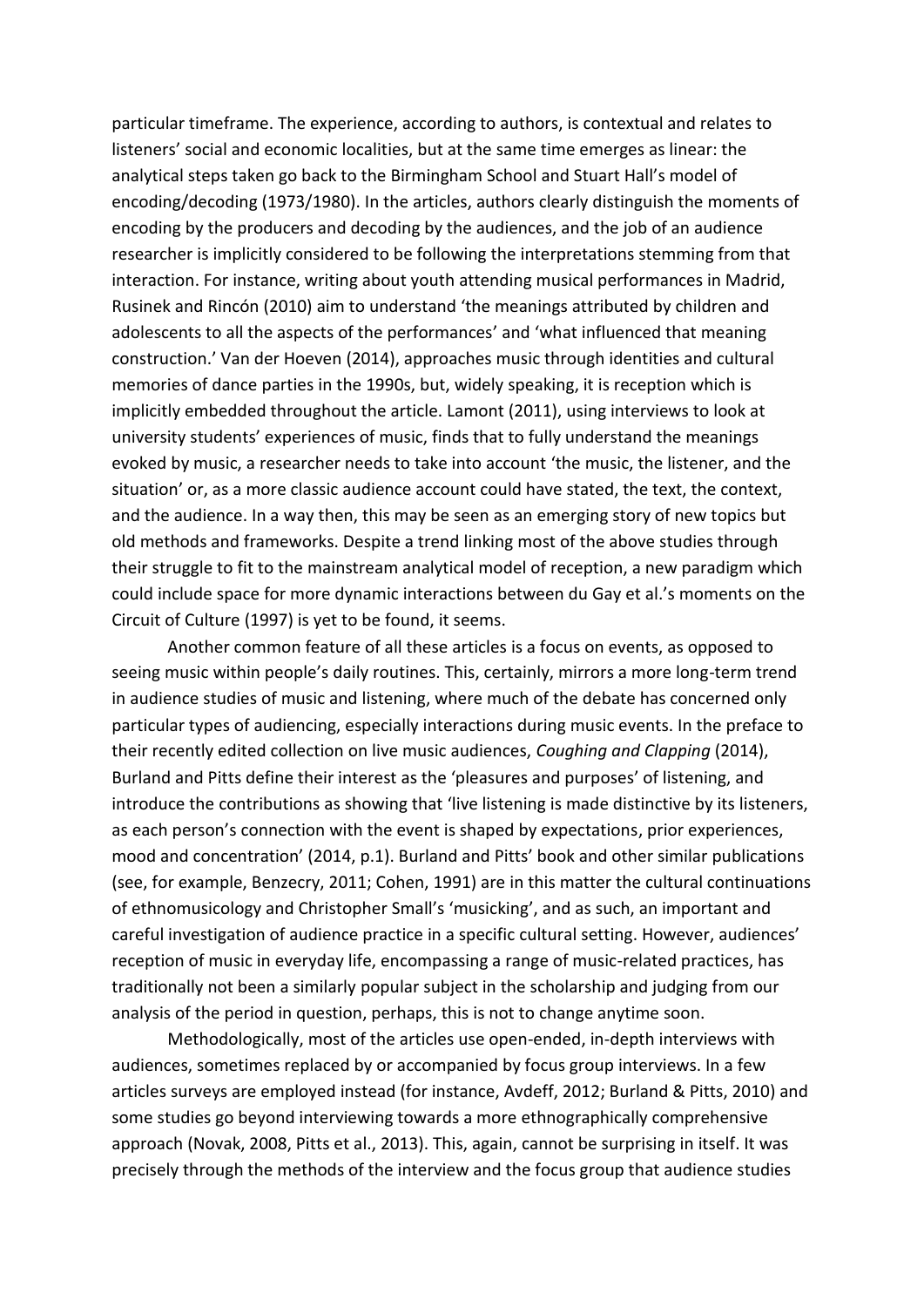were able to challenge the textual determinism, complicate media effects, reconceptualise the flows of political economy and give audiences a voice they hadn't had before (among many studies: Hobson, 1982; Liebes & Katz, 1990; Morley, 1992; Radway, 1984; also cf. Livingstone, 2010). However, with the celebration of audiences and their meaningful engagements came a diminishing focus on the text. Such is the state of music in the analysed period: despite occasional references to the texts, explicitly and implicitly, there has been very little textual analysis done among the studies. If is therefore relevant to mention, that while this is consistent with the 'audience turn' in cultural studies and social sciences, the trend diverges from the ways popular music was studied in the past, where content analysis has always been an important approach (cf. Zaborowski, 2012).

#### **Discussion and conclusions**

In this article we looked at articles from the last ten years which were written in the audience research tradition and considered reception of television or organised sound as their topic. We did this to, first, assess the state of the field of reception studies by analysing a collection of scholarly writing on both an established topic for the field (television) and a relatively under-researched topic for the field, which has been slowly gaining prominence in academic writing (music and sound). Second, by reviewing the themes and identified challenges in music and television audience studies, we aimed to see the range of patterns and emerging issues for the field of audience studies in general.

Through our literature review, we found that audience studies of music and television include a wide range of topics and an increasingly stronger interdisciplinary links. As we could see through specific examples presented above, audience studies are no longer exclusively confided to specific disciplines – although the 'discipline mentality' is still a significant approach. This is also evident in the uneven conceptualisation of 'reception' itself. Whereas articles most strongly rooted in cultural studies and the audience tradition employ the concept to express the ways people engage with texts, on the whole, 'reception' remains unproblematised beyond that. This is enhanced by the fact that methodologically, most of the analysed articles use a combination of ethnographic tools (individual interviews, focus group interviews, observations), and, as audience studies, are primarily interested in the interactions and emotions of the audiences, and not in the texts.

Therefore, we could observe that despite a renewed interest in television and music, and a variety of new research direction within those fields, the old media and traditional, linear approaches are still the most relevant. In particular, we found that Stuart Hall's model of encoding/decoding continues to influence generations of audience researchers, which suggests that the conceptual attractiveness of the model extends to a new body of topics. However, this raises some questions. On the one hand, if audience research of television and music addresses the textual sphere only implicitly, but not methodologically, can Hall's model be accurately applied to trace the emerging meanings, emotions and interpretations? On the other hand, looking at the analysed sample of articles through the lens of the history of audience research, we can feel the tensions between a field defined by the triad of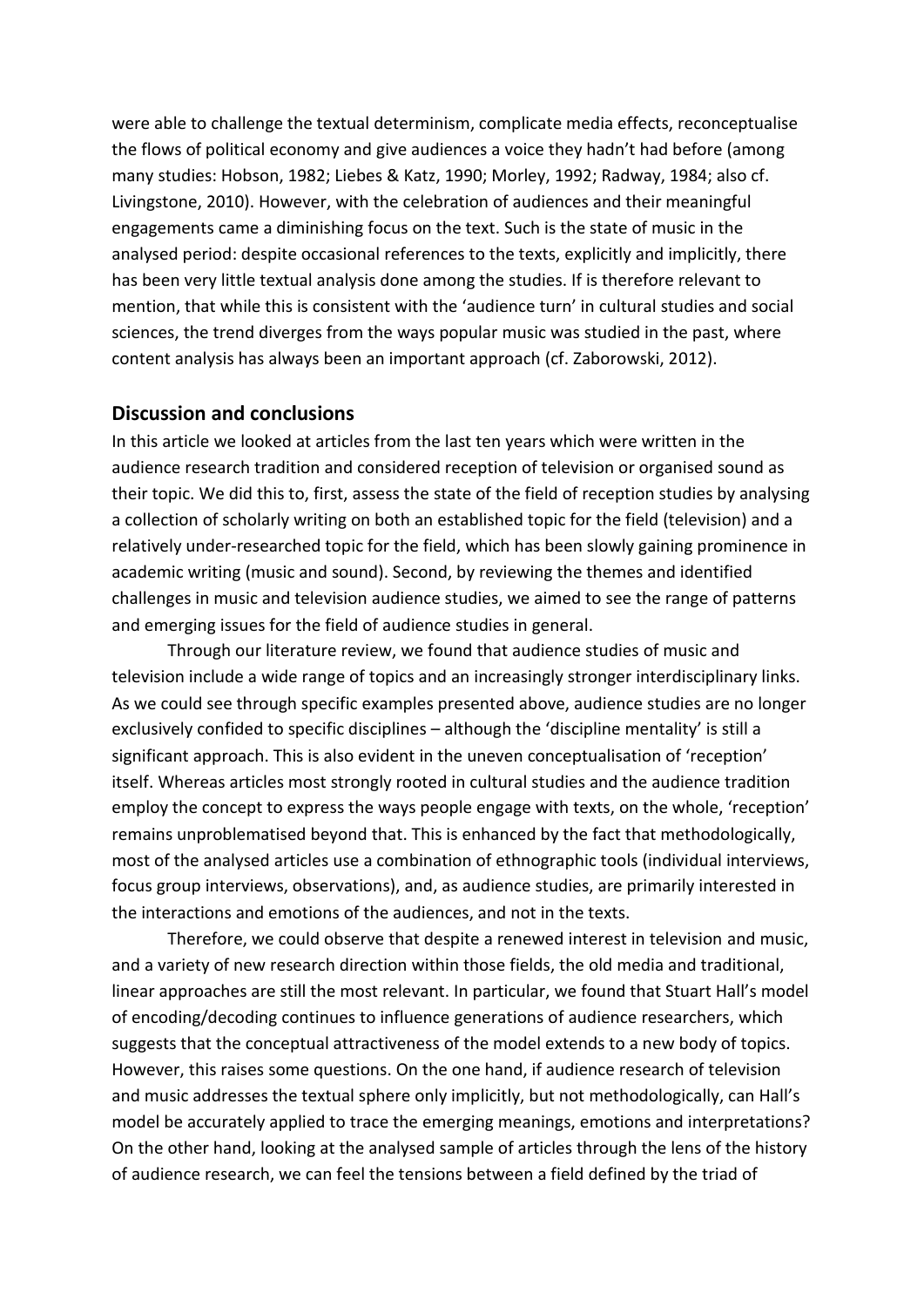audience-text-context, and a field trying to reinvigorate itself by moving beyond the text and towards practice and convergence.

This, certainly, plays out differently in studies of television and studies of music. Reception of television has had a rich history in audience research and has been very generative in the important stages of establishing the field. Even with the advent of new media, however, television audience studies have remained a significant area. As discussed earlier in this article, television scholars interested in reception have an unprecedented array of genres and platforms to analyse and a diverse spectrum of audience engagements to look at. Along with the considerable empirical data accumulated comes more room for considering modifications to the theoretical models on offer. Moreover, a documented history of television studies allows researchers to inquire into audiences' past habits vis-àvis the social, political and technological conditions of the past decades. Music, on the other hand, is a relative stranger on the audience research scene. Despite numerous connections between reception and sound, the audible sphere has not fascinated audience scholars to the extent the visual sphere has, and people's engagements with music remain unexplored in detail. This state of affairs continues into the analysed period. Music audience research lacks direction, or rather, is being pulled into too many directions at once: from musicology though ethnography, performance studies or media effects.

#### **Biographical notes:**

Rafal Zaborowski (PhD) is is an LSE Fellow in the Department of Media and Communications at the London School of Economics and Political Science. Rafal is interested in music reception, social practices of listening and the co-evolution of media audiences and media institutions.

Contact: [r.zaborowski@lse.ac.uk](mailto:r.zaborowski@lse.ac.uk)

Frederik Dhaenens (PhD) is a member of CIMS (Centre for Cinema and Media Studies) at the Department of Communication Sciences, Ghent University, Belgium. His research focuses on gender and LGBT representation in relation to media and popular culture. Contact: [frederik.dhaenens@ugent.be](mailto:frederik.dhaenens@ugent.be)

#### **References:**

- Acosta-Alzuru, Carolina, 'Beauty queens, machistas and street children: the production and reception of socio-cultural Issues in telenovelas', *International Journal of Cultural Studies*, 13(2), 2010, pp. 185-203.
- Aasebø, Turid S., 'Television as a marker of boys' construction of growing up', *Young*, 13(2), 2005, pp. 185-203.
- Adriaens, Fien, 'Diaspora girls doing identities: creating ideal television programmes and narratives of the self', *European Journal of Cultural Studies*, 17(2), 2014, pp. 101-17.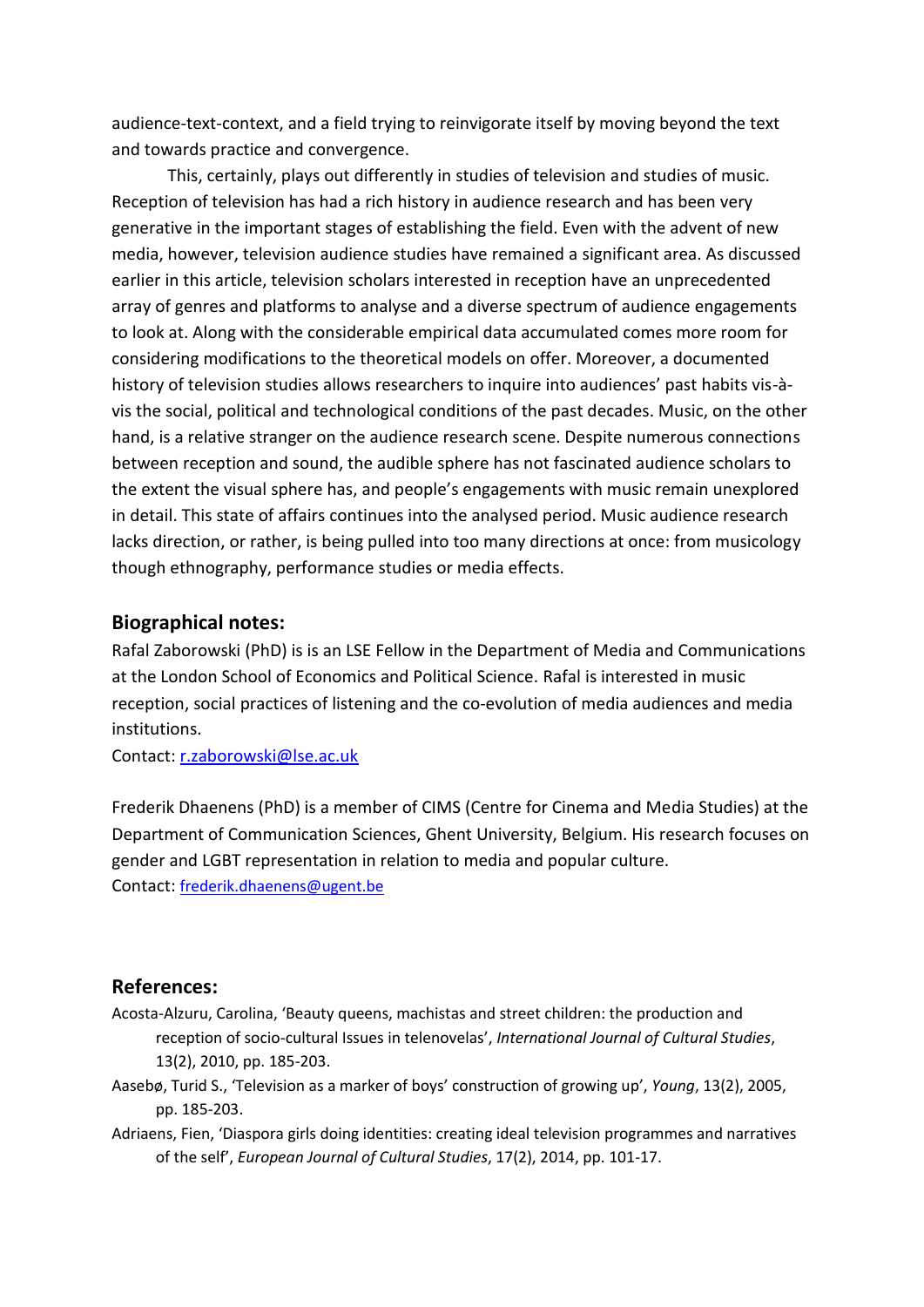- Agirre, Katixa, '"Am I supposed to say how shocked I was?" Audience responses to *Mad Men*', *European Journal of Cultural Studies*, 17(6), 2014, pp. 631-46.
- Anderson, Lauren, '"That's how it's supposed to make you feel": Talking with audiences about 'Both Sides Now' and 'Love Actually', *Participations*, 9(2), 2012.
- Avdeff, Melissa, 'Technological engagement and musical eclecticism: an examination of contemporary listening practices', *Participations*, 9(2), 2012.
- Barker, Martin, *Live to Your Local Cinema: The Remarkable Rise of Livecasting*, Basingstoke: Palgrave Pivot, 2012.
- Baym, Nancy, 'Rethinking the music industry', *Popular Communication*, 8(3), 2010, pp. 177-80.
- Baym, Nancy, 'Fans or friends: seeing social media audiences as musicians do', *Participations*, 9(2), 2012.
- Bennett, Lucy, 'Patterns of listening through social media: online fan engagement with the live music experience', *Social Semiotics*, 22(5), 2012, pp. 545-557.
- Benzecry, Claudio, *The Opera Fanatic: Ethnography of an Obsession*, Chicago: University of Chicago Press, 2011.
- Bodroghkozy, Aniko, 'Black weekend: a reception history of network television news and the assassination of John F. Kennedy', *Television & New Media*, 14(6), 2013, pp. 560-78.
- Bourdage, Monique, 'Not just "another humourless bitch": feminist fans' reception of *Mad Men*', *Continuum: Journal of Media & Cultural Studies*, 28(2), 2014, pp. 164-75.
- Bourdon, Jérôme & Kligler-Vilenchik, Neta, 'Together, nevertheless? Television memories in mainstream Jewish Israel', *Journal of Communication*, 26(1), 2011, pp. 33-47.
- Briggs, Matt, 'Beyond the audience: *Teletubbies*, play & parenthood', *European Journal of Cultural Studies*, 9(4), 2006, pp. 461-80.
- Briggs, Matt, 'Meaning, play & experience: audience activity and the "ontological bias" in children's media research', *Participations*, 4(2), 2007.
- Burland, Karen & Pitts, Stephanie E., 'Understanding jazz audiences: listening and learning at the Edinburgh Jazz and Blues Festival', *Journal of New Music Research*, 39(2), 2010, pp. 125-134.
- Burland, Karen & Pitts, Stephanie (eds.), *Coughing and Clapping: Investigating Audience Experience*, Farnham: Ashgate, 2014.
- Chow, Yiu Fat & de Kloet, Jeroen, 'The production of locality in global pop a comparative study of pop fans in The Netherlands and Hong Kong', *Participations*, 5(2), 2008.
- Cohen, Sara, *Rock Culture in Liverpool: Popular Music in the Making*, Oxford: Oxford University Press, 1991.
- Collier, Noelle R., Lumadue, Christine. A. & Wooten, H. Ray, '*Buffy the Vampire Slayer* and *Xena*: Warrior Princess: reception of the texts by a sample of lesbian fans and web site users', *Journal of Homosexuality*, 56(5), 2009, pp. 575-609.
- Click, Melissa A., Holladay, Holly. W., Lee, Hyunji & Kristiansen, Lars J., '"Let's hug it out, bitch": HBO's Entourage, masculinity in crisis, and the value of audience studies', *Television & New Media*, 16(5), 2015, pp. 403-21.
- De Bruin, Joost, 'Young people and police series: a multicultural television audience study', *Crime, Media, Culture*, 6(3), 2010, pp. 309-28.
- Dobson, Melissa, 'New audiences for classical music: the experiences of non-attenders at live orchestral concerts', *Journal of New Music Research*, 39(2), 2010, pp. 111-124.
- Dhaenens, Frederik, 'Reading gays on the small screen: a reception study among Flemish viewers', *Javnost-the Public*, 19(4), 2012, pp. 57-72.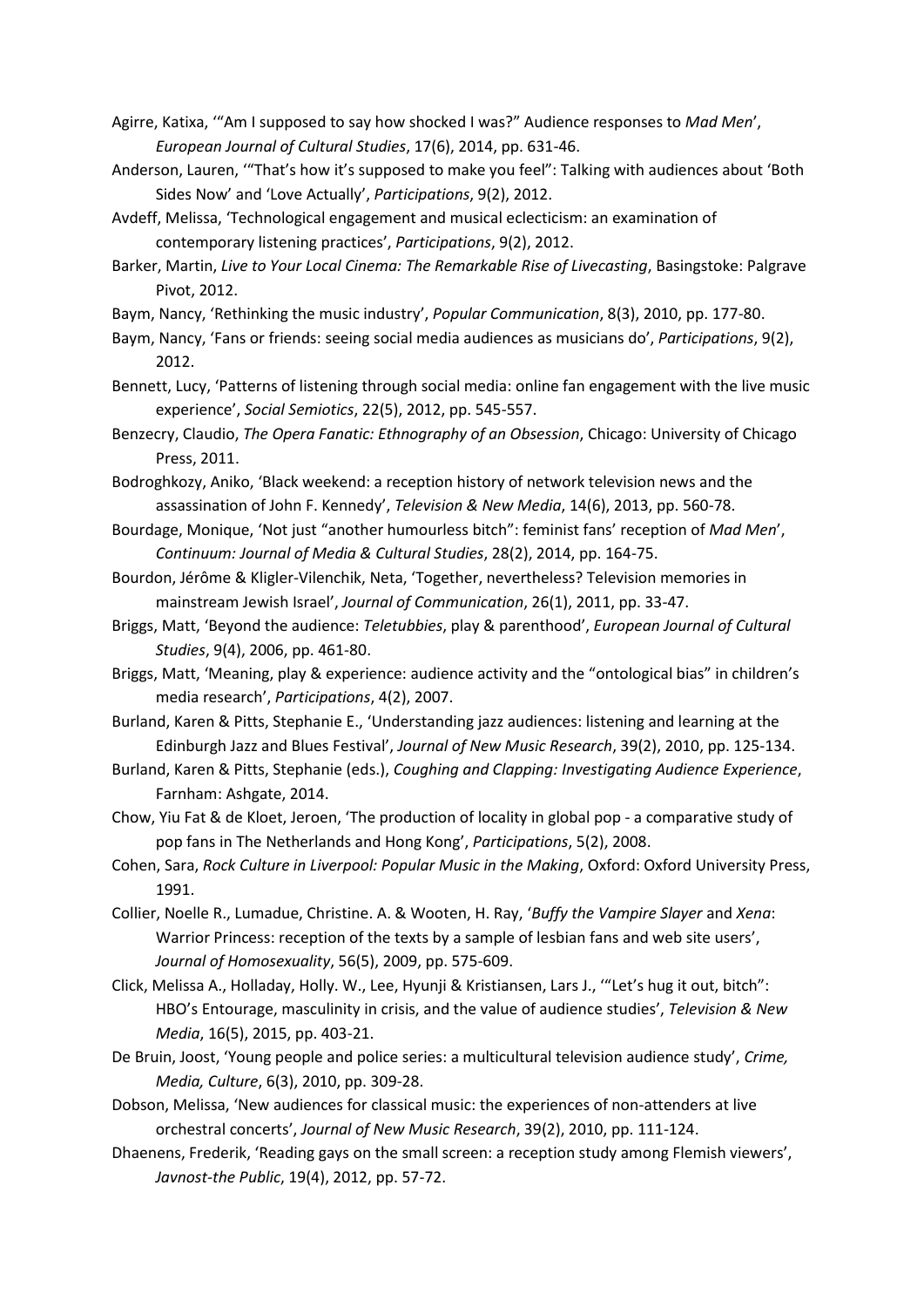- Dhoest, Alexander, 'Nostalgic memories: qualitative reception analysis of Flemish TV fiction, 1953- 1989', *Communications*, 32(1), 2007, pp. 31-50.
- Du Gay, Paul., Stuart Hall. et al., *Doing Cultural Studies: The Story of the Sony Walkman*, London: Sage & Open University, 1997
- Felschow, Laura E. '"Hey, check it out, there's actually fans": (dis)empowerment and mis)representation of cult fandom in *Supernatural*', *Transformative Works and Cultures*, 4, 2010.
- Fernández Villanueva, Concepción, Revilla-Castro, Juan-Carlos & Domínguez-Bilbao, Roberto, 'Emotions elicited by television violence', *Comunicar: Media Education Research Journal*, 36, 2011, pp. 97-104.
- Gray, Ann, 'Audience and reception research into retrospect: the trouble with audiences', in Pertti Alasuutari (ed.), *Rethinking the Media Audience*, London: Sage, 1999, pp. 22-37.
- Gray, Jonathan, 'Antifandom and the moral text: television without pity and textual dislike', *American Behavioral Scientist*, 48(7), 2005, pp. 840-58.
- Gray, Jonathan, 'Television pre-views and the meaning of hype', *International Journal of Cultural Studies*, 11(1), 2008, pp. 33-49.
- Hall, Stuart (1973/1980), 'Encoding/decoding', in Stuart Hall et al. (eds.), *Culture, Media, Language: Working Papers in Cultural Studies, 1972-79*, London: Hutchinson, 1973/1980, pp. 128-38).
- Hermes, Joke & Reesink, Maarten, *Inleiding televisiestudies* [*Introduction to television studies*], Amsterdam: Boom Lemma, 2011.
- Hesmondhalgh, David, 'Popular music audiences and everyday life', in David Hesmondhalgh & Keith Negus (eds.), *Popular Music Studies*, London: Arnold, 2002. pp. 119-130.
- Hills, Matt, 'The dispersible television text: theorising moments of the new *Doctor Who*', *Science Fiction Film & Television*, 1(1), 2008, pp. 25-44.
- Jancovich, Mark & Faire, Lucy, *The Place of the Audience: Cultural Geographies of Film Consumption*, London: British Film Institute, 2003.
- Jenkins, Henry, *Textual Poachers: Television Fans and Participatory Culture*, New York: Routledge, 1992.
- Jewitt, Carey, 'Introduction', in Carey Jewitt (ed.), *The Routledge Handbook of Multimodalanalysis*, London & New York: Routledge, 2009, pp. 1-7.
- Kääpä, Pietari & Wenbo, Guan, 'Santa Claus in China and wu xia in Finland: translocal reception of transnational cinema in Finnish and Chinese film cultures', *Participations*, 8(2), 2011.
- Kress, Gunther, *Multimodality: A Social Semiotic Approach to Contemporary Communication*, London & New York: Routledge, 2010.
- Lacalle-Zalduendo, Charo, 'Genre and age in the reception of television fiction', *Comunicar: Media Education Research Journal*, 39, 2012, pp. 111-18.
- Lacey, Kate, *Listening Publics: The Politics and Experience of Listening in the Media Age*, Cambridge, UK: Polity Press, 2013.
- Lamont, Alexandra, 'University students' strong experiences of music: pleasure, engagement, and meaning', *Musicae Scientae*, 15(2), 2011, pp. 229-249.
- Livingstone, Sonia, 'The changing nature of audiences: from the mass audience to the interactive media User [online]', London: LSE Research Online, 2003. Available at: <http://eprints.lse.ac.uk/417/>
- Livingstone, Sonia, 'Giving people a voice: on the critical role of the interview in the history of audience research', *Communication, Culture & Critique*, 3(4), 2010, pp. 566-571.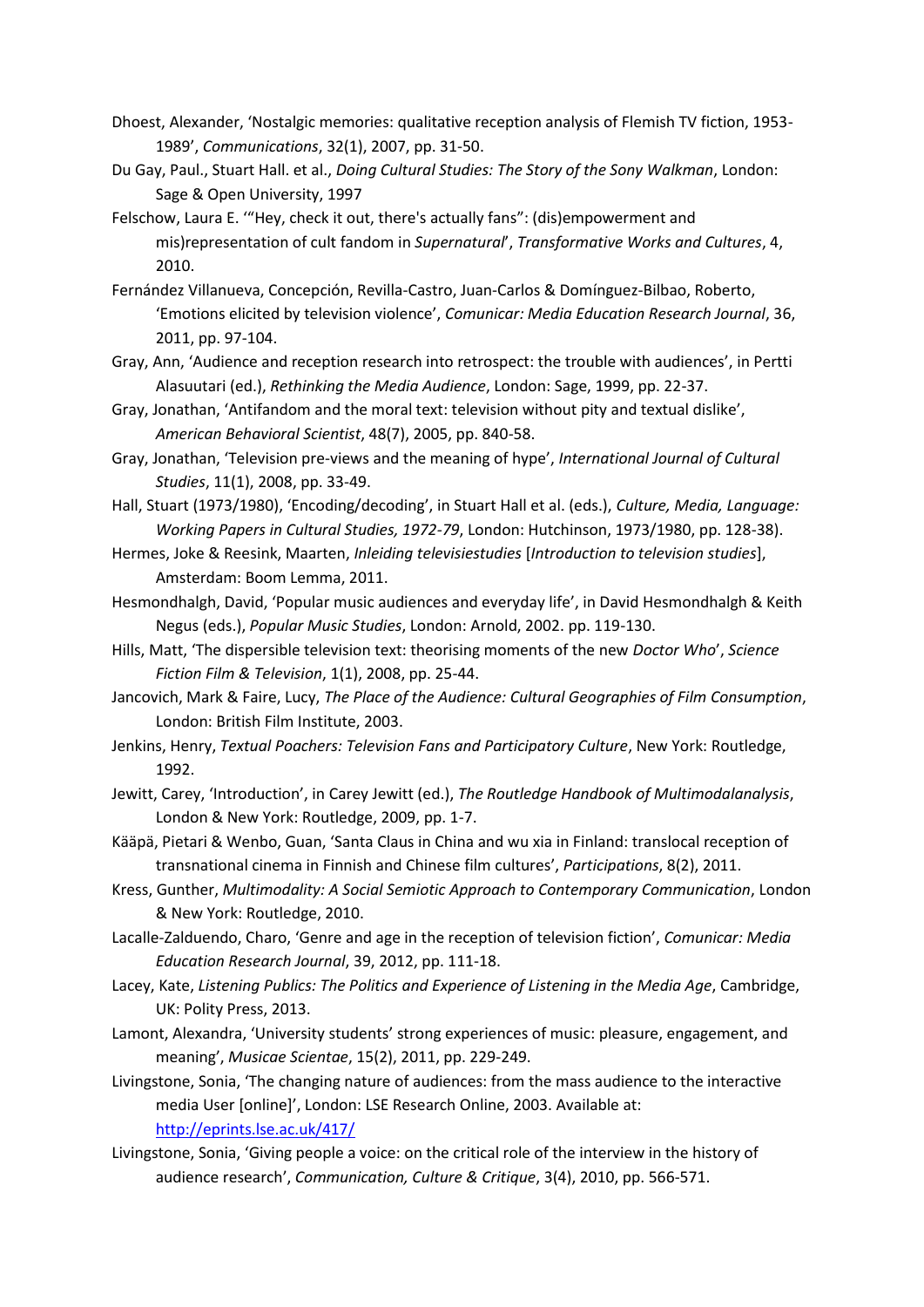Meers, Philippe, 'Een blik op onderzoek naar filmpublieken [An insight on researching film audiences]', in Nico Carpentier, Caroline Pauwels & Olga Van Oost (eds.), *The Ungraspable Audience: Een Communicatiewetenschappelijke Verkenning van het Publiek* [*A Communication Scientific Exploration of the Audience*], Brussels: VUB Press, 2004, pp. 145-74.

Morley, David, *The Nationwide Audience*, London: British Film Institute, 1980.

- Michelle, Carolyn, '(Re)contextualising audience receptions of reality TV', *Participations*, 6(1), 2009, pp. 137-70.
- Moore, Allan, *Song Means: Analysing and Interpreting Recorded Popular Music*, Farnham, Surrey, England: Ashgate, 2012.
- Müller, Floris & Hermes, Joke, 'The performance of cultural citizenship: audiences and the politics of multicultural television drama', *Critical Studies in Media Communication*, 27(2), 2010, pp. 193- 208.
- Novak, David, '2.5x6 Metres of Space: Japanese Music Coffeehouses and Experimental Practices of Listening', *Popular Music*, 27(1), 2008, pp. 15-34.
- Petersen, Line N. 'American television fiction transforming Danish teenagers' religious imaginations', *Communications*, 35(3), 2010, pp. 229-47.
- Pitts, Stephanie E., Dobson, Melissa C., Gee, Kate & Spencer, Christopher P., 'Views of an audience: understanding the orchestral concert experience from player and listener perspectives', *Participations*, 10(2), 2013.
- Popovic, Helena, '"Uncivilized" comedy and its reception', *Participations*, 9(1), 2012, pp. 43-67.
- Porto, Mauro P. 'Political controversies in Brazilian TV fiction viewers' interpretations of the telenovela Terra Nostra', *Television & New Media* 6(4), 2005, pp. 342-359.
- Ronsini, Veneza M., '"Many people are just dreamers": telenovelas and the ideology of meritocracy', *Asian and Latin American Studies*, 15(6), 2014, pp. 551-61.
- Rusinek, Gabriel & Rincón, Constanza, 'Attending musical performances: teachers' and students' expectations and experiences at a youth programme in Madrid', *Journal of New Music Research*, 39(2), 2010, pp. 147-158.
- Schmidt, Lisa, 'Monstrous melodrama: expanding the scope of melodramatic identification to interpret negative fan responses to *Supernatural*', *Transformative Works and Cultures*, 4, 2010.
- Tager, Michele, 'The Black and the Beautiful: perceptions of (a) new generation(s)', *Critical Arts: South-North Cultural and Media Studies*, 24(1), 2010, pp. 99-127.
- Vainikka, Eliisa & Herkman, Juha, 'Generation of content-producers? The reading and media production practices of young adults', *Participations*, 10(2), 2013.
- Van Damme, Elke & Biltereyst, Daniel, 'Let's talk about sex: audience research of Flemish teenage television viewers and their view on sexuality', *Journal of Youth Studies*, 16(3), 2013, pp. 287- 303.
- Van der Hoeven, Arno, 'Remembering the popular music of the 1990s: dance music and the cultural meanings of decade-based nostalgia', *International Journal of Heritage Studies*, 20(3), 2014, pp. 316-330.
- Westlund, Oscar & Bjur, Jakob, 'Media life of the young', *Young*, 22(1), 2014, pp. 21-41.
- Wood, Helen, 'Texting the subject: women, television, and modern self-reflexivity', *The Communication Review*, 8(2), 2006, pp. 115-35.
- Williams, Bronwyn, '"What *South Park* character are you?": popular culture, literacy, and online performances of identity', *Computers and Composition*, 25(1), 2008, pp. 24-39.